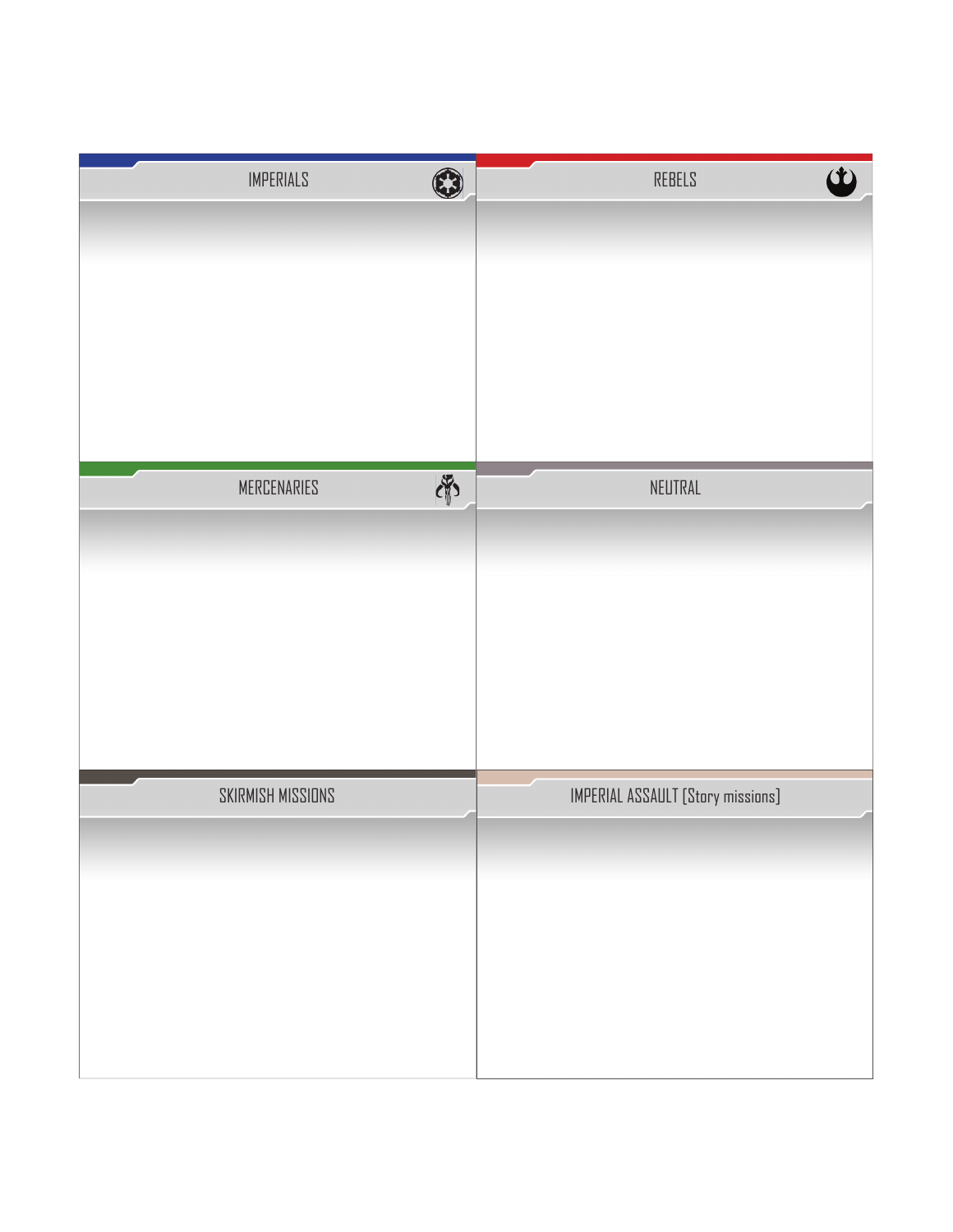| RETURN TO HOTH [Story missions] | JABBA'S REALM [Story missions]       |
|---------------------------------|--------------------------------------|
|                                 |                                      |
|                                 |                                      |
|                                 |                                      |
|                                 |                                      |
|                                 |                                      |
|                                 |                                      |
| SIDE MISSIONS [Allies]          | SIDE MISSIONS [Heroes]               |
|                                 |                                      |
|                                 |                                      |
|                                 |                                      |
|                                 |                                      |
|                                 |                                      |
|                                 |                                      |
| SIDE MISSIONS                   | HEART OF THE EMPIRE [Story missions] |
|                                 |                                      |
|                                 |                                      |
|                                 |                                      |
|                                 |                                      |
|                                 |                                      |
|                                 |                                      |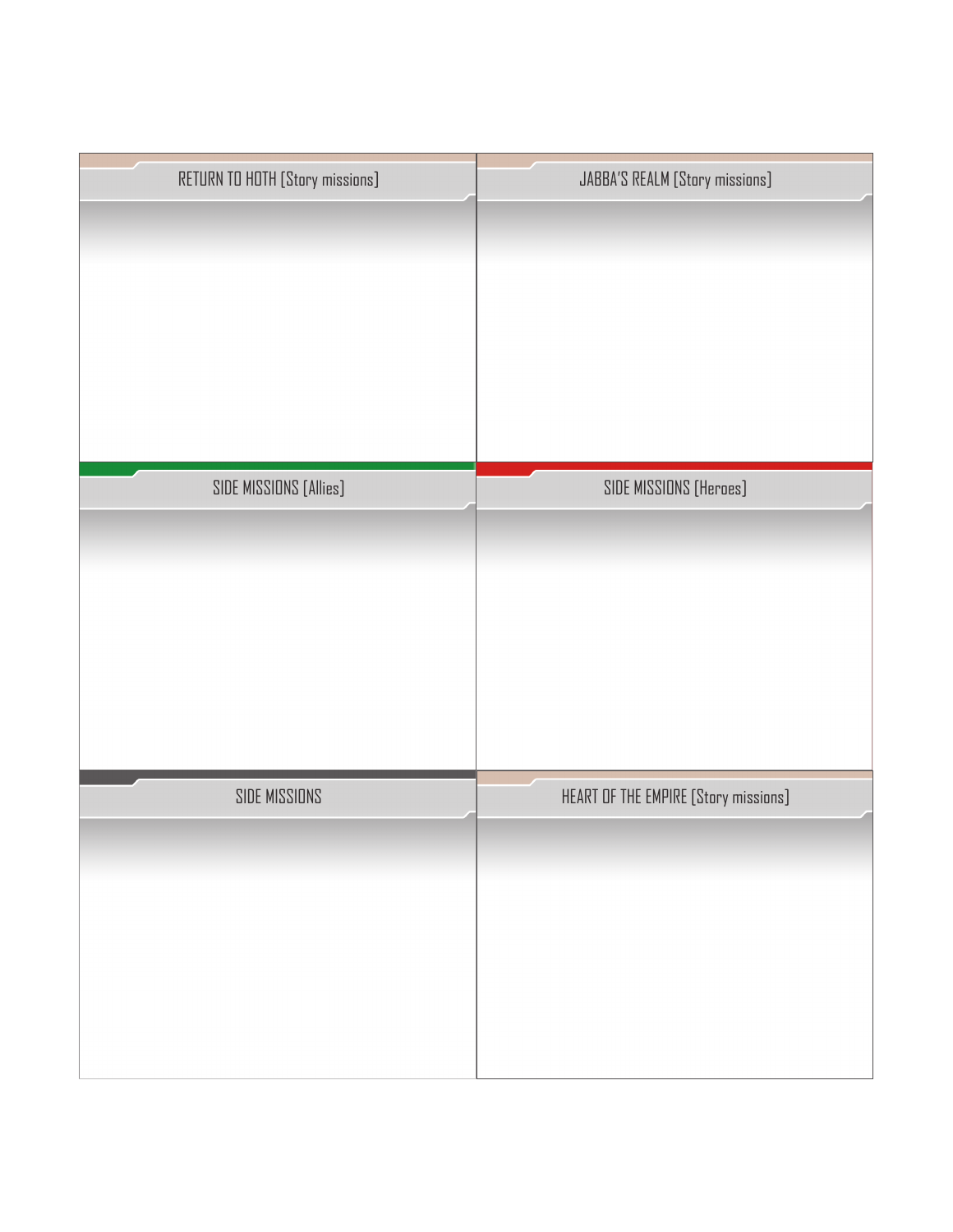| RETURN TO HOTH [Threat missions]       | LORD VADER'S COMMAND [Darth Vader]          |
|----------------------------------------|---------------------------------------------|
|                                        |                                             |
|                                        |                                             |
|                                        |                                             |
|                                        |                                             |
|                                        |                                             |
|                                        |                                             |
| IMPERIAL DISCIPLINE [Imperial Assault] | RETALIATION [Imperial Assault]              |
|                                        |                                             |
|                                        |                                             |
|                                        |                                             |
|                                        |                                             |
|                                        |                                             |
|                                        |                                             |
| FOR THE RIGHT PRICE [Imperial Assault] | IMPERIAL SECURITY BUREAU [Imperial Assault] |
|                                        |                                             |
|                                        |                                             |
|                                        |                                             |
|                                        |                                             |
|                                        |                                             |
|                                        |                                             |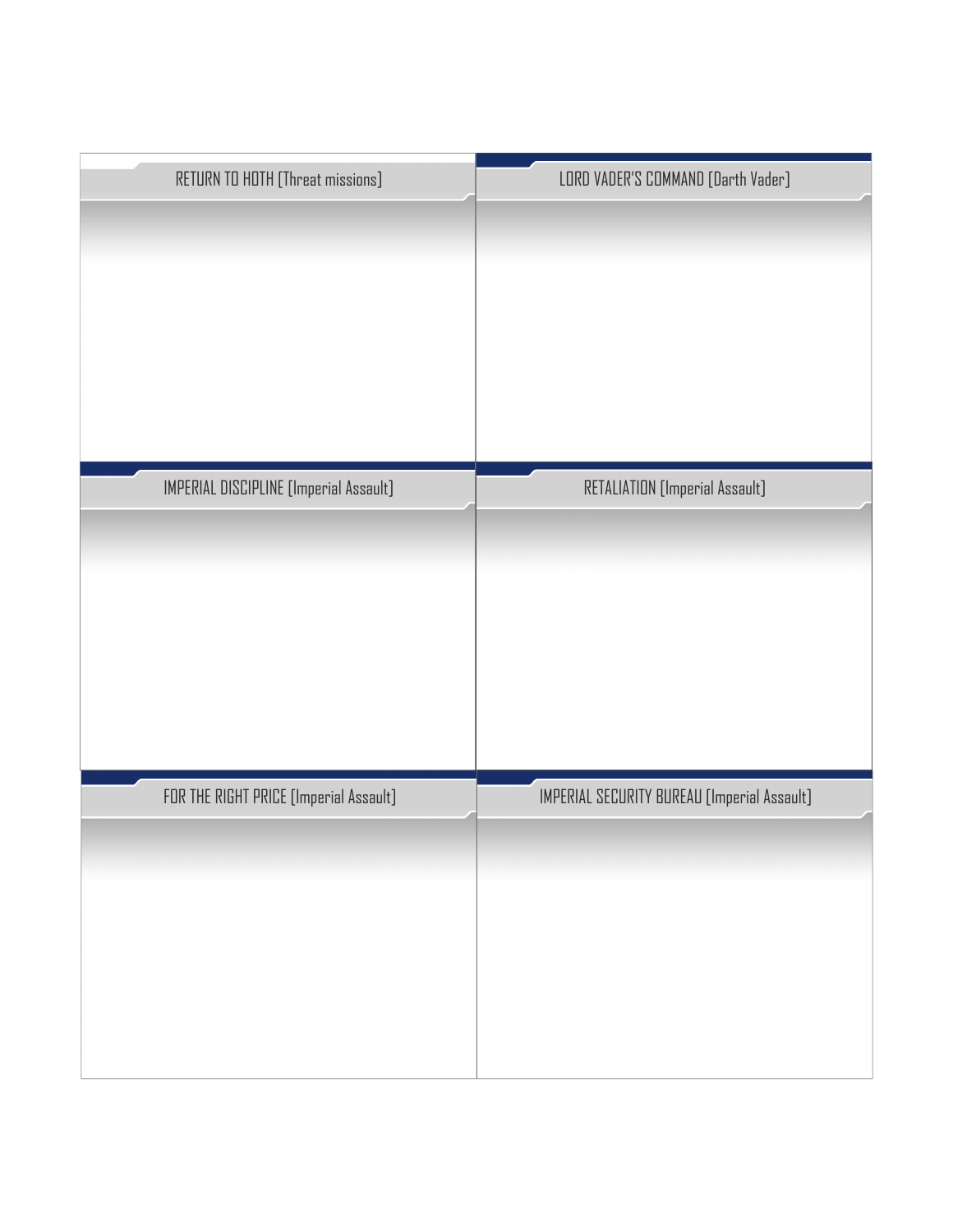| IMPERIAL INDUSTRY [Imperial Assault] | AGENTS OF THE EMPIRE [Imperial Assault] |
|--------------------------------------|-----------------------------------------|
|                                      |                                         |
| DEFENSIVE TACTICS [Return to Hoth]   | NATURAL WARFARE [Return to Hoth]        |
|                                      |                                         |
|                                      |                                         |
|                                      |                                         |
|                                      |                                         |
| PERSISTENCE [Jabba's Realm]          | GUILD HUNTERS [Jabba's Realm]           |
|                                      |                                         |
|                                      |                                         |
|                                      |                                         |
|                                      |                                         |
|                                      |                                         |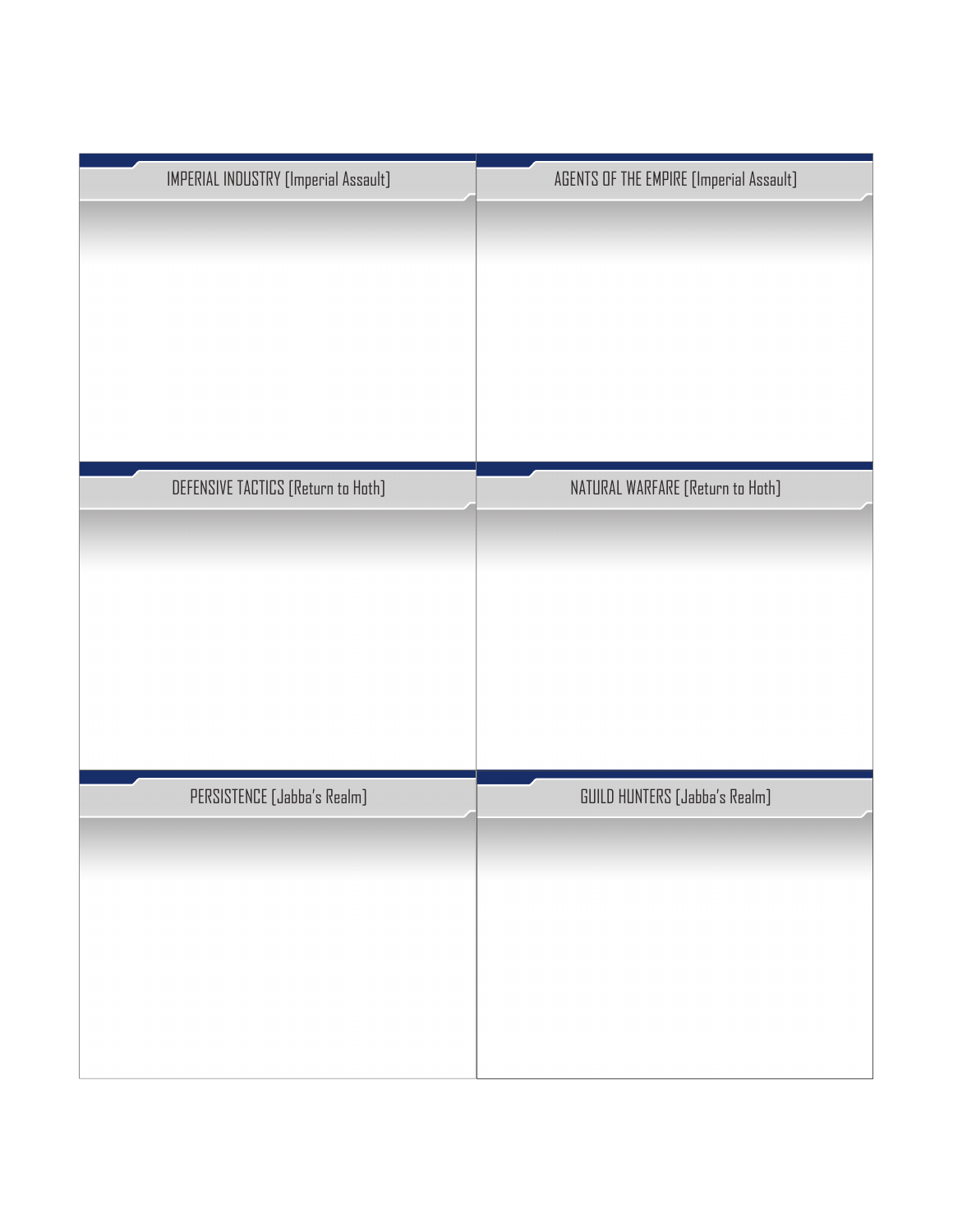| PURSUIT OF THE ENEMY [Twin Shadows]               | THE EMPIRE'S REACH [Twin Shadows]            |
|---------------------------------------------------|----------------------------------------------|
|                                                   |                                              |
|                                                   |                                              |
|                                                   |                                              |
|                                                   |                                              |
|                                                   |                                              |
|                                                   |                                              |
|                                                   |                                              |
| <b>ENHANCED INTERROGATION [The Bespin Gambit]</b> | <b>EVASIVE MANEUVERS [The Bespin Gambit]</b> |
|                                                   |                                              |
|                                                   |                                              |
|                                                   |                                              |
|                                                   |                                              |
|                                                   |                                              |
|                                                   |                                              |
|                                                   |                                              |
| FIELD COMMANDER [Heart of the Empire]             | SECURITY PROTOCOLS [Heart of the Empire]     |
|                                                   |                                              |
|                                                   |                                              |
|                                                   |                                              |
|                                                   |                                              |
|                                                   |                                              |
|                                                   |                                              |
|                                                   |                                              |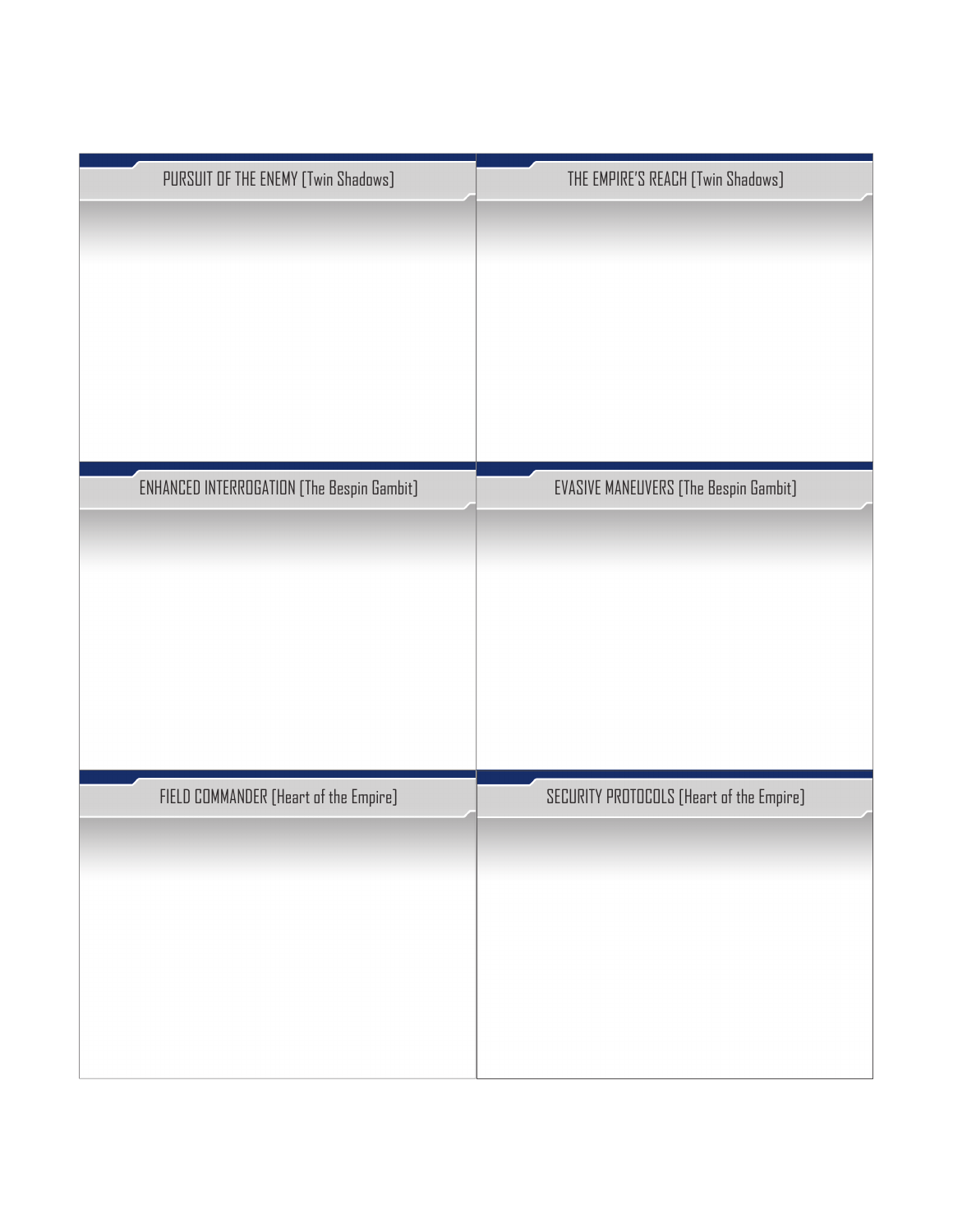| WAR OF ATTRITION [Tyrants of Lothal] | <b>WEAPONS DIVISION [Tyrants of Lothal]</b> |
|--------------------------------------|---------------------------------------------|
|                                      |                                             |
|                                      |                                             |
|                                      |                                             |
|                                      |                                             |
|                                      |                                             |
|                                      |                                             |
|                                      |                                             |
| THE GENERAL'S SCHEME [General Weiss] | CRIMSON EMPIRE [Royal Guard Champion]       |
|                                      |                                             |
|                                      |                                             |
|                                      |                                             |
|                                      |                                             |
|                                      |                                             |
|                                      |                                             |
|                                      |                                             |
| DROID UPRISING [IG-88]               | STORMTROOPER SUPPORT [Kayn Somos]           |
|                                      |                                             |
|                                      |                                             |
|                                      |                                             |
|                                      |                                             |
|                                      |                                             |
|                                      |                                             |
|                                      |                                             |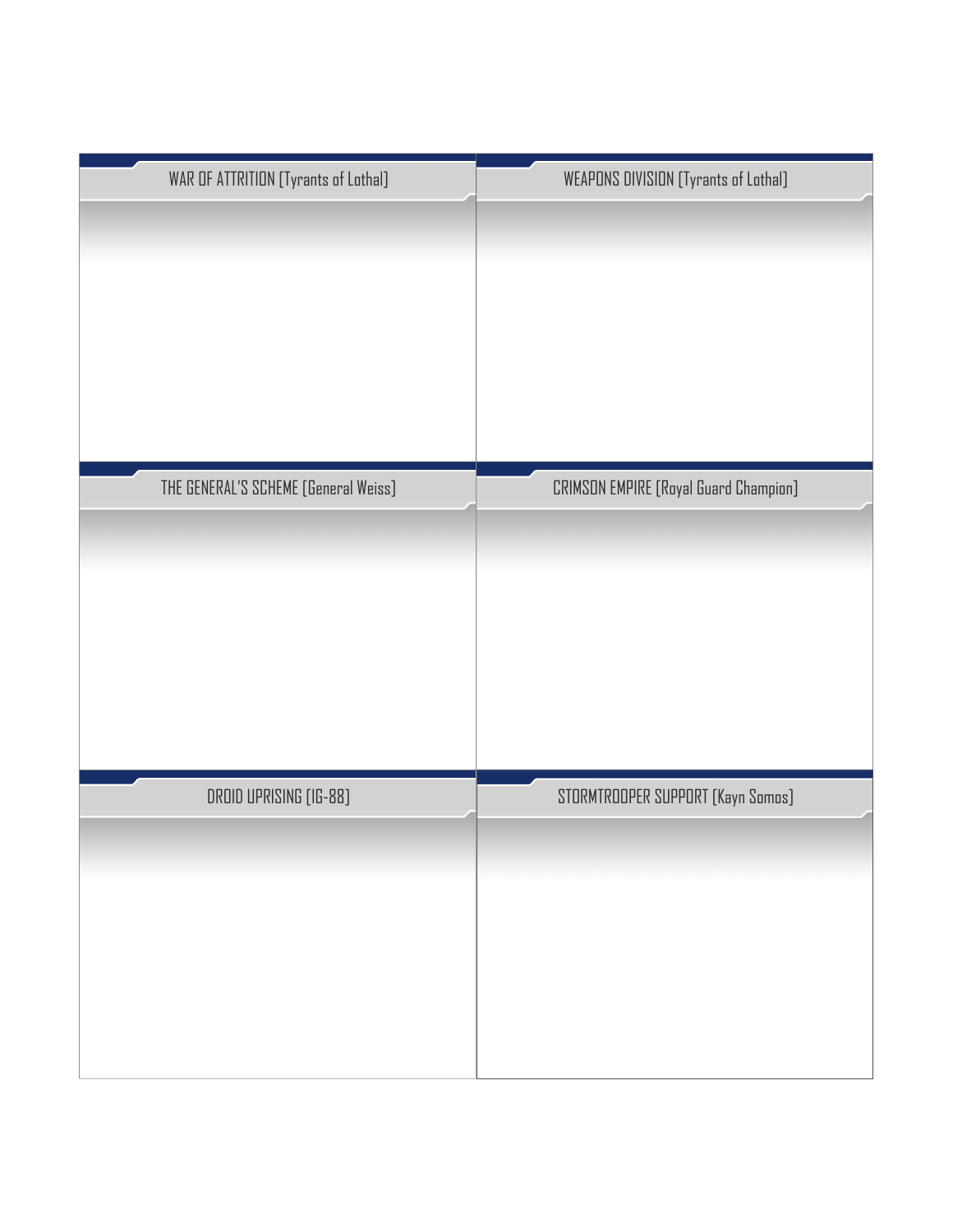| SOLDIERS FOR HIRE [Boba Fett]      | VADER'S FIST [Stormtroopers]    |
|------------------------------------|---------------------------------|
| NEFARIOUS DEALINGS [Hired Guns]    | TUSKEN TREACHERY [Bantha Rider] |
| <b>BOMBARDMENT</b> [General Sorin] | PUNISHING TACTICS [Dengar]      |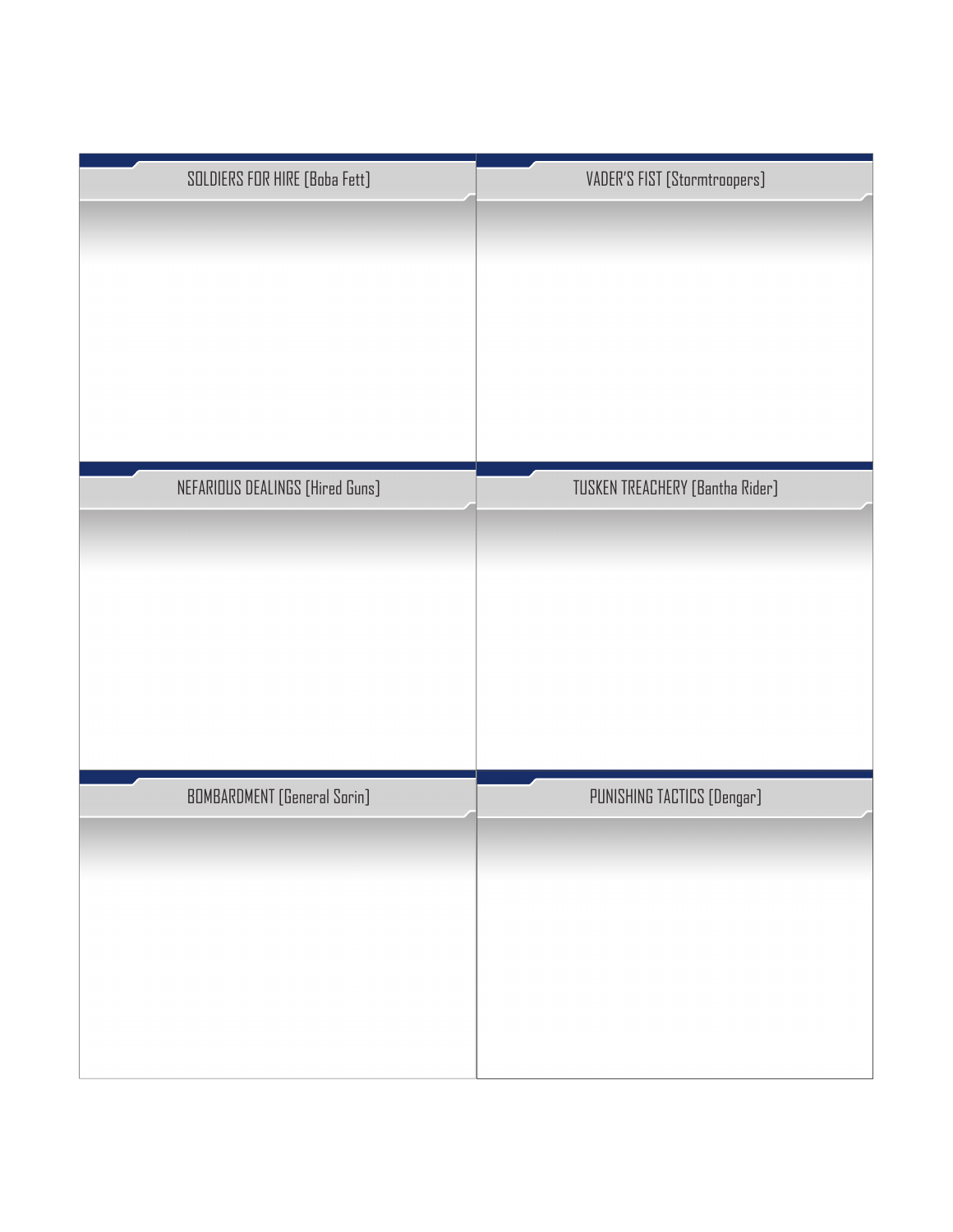| <b>IMPERIAL INTELLIGENCE [Agent Blaise]</b> | INFILTRATION [ISB Infiltrators]  |
|---------------------------------------------|----------------------------------|
|                                             |                                  |
| BASE INSTINCTS [Bossk]                      | CONTRACT GUNMEN (Greedo)         |
|                                             |                                  |
|                                             |                                  |
|                                             |                                  |
|                                             |                                  |
| <b>INQUISITION</b> [The Grand Inquisitor]   | WASTELAND PATROL [Captain Terro] |
|                                             |                                  |
|                                             |                                  |
|                                             |                                  |
|                                             |                                  |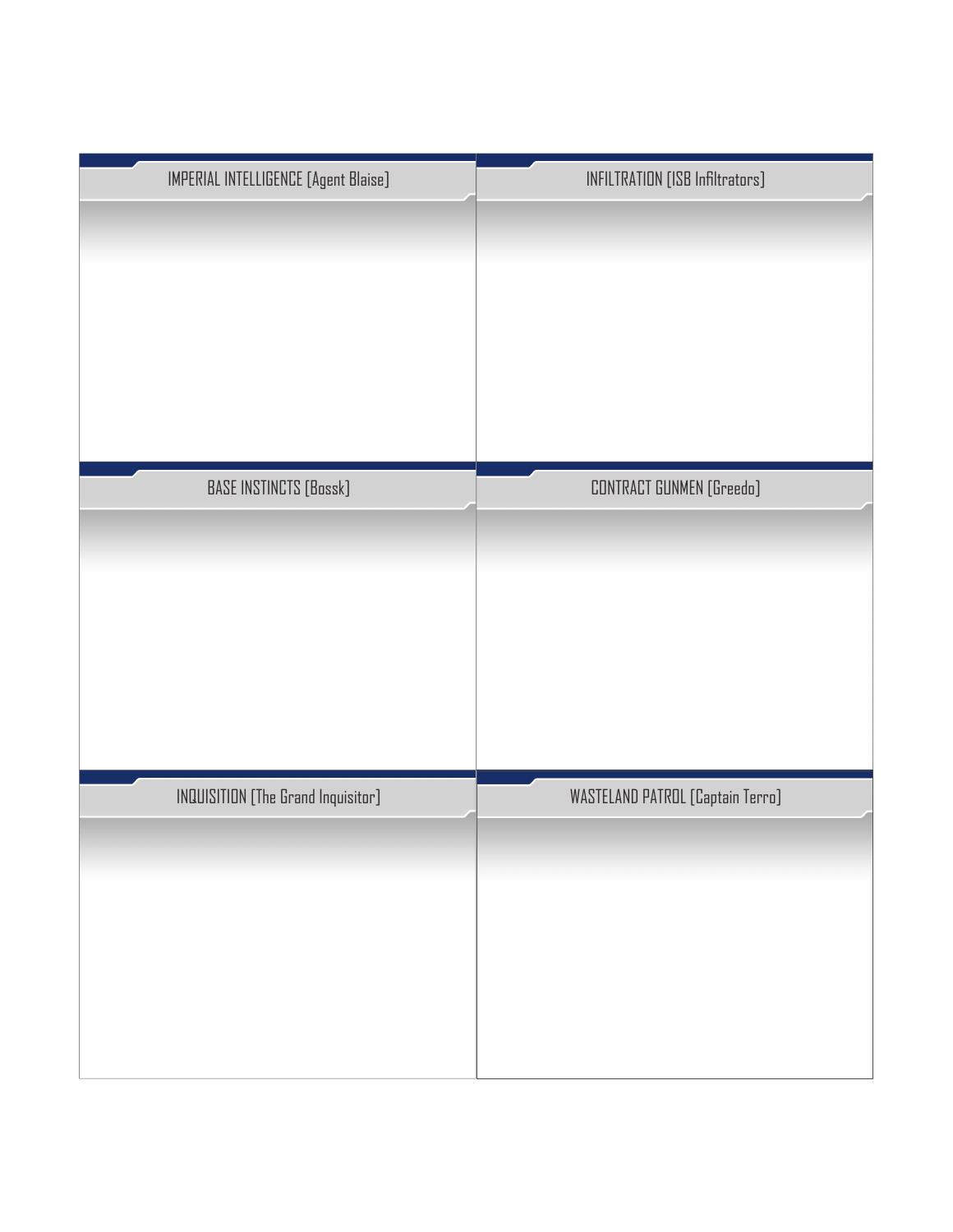| JABBA'S EMPIRE [Jabba The Hutt] | DESERT SCAVENGERS [Java Scavenger]      |
|---------------------------------|-----------------------------------------|
| DEVIOUS DROIDS [BT-1 and 0-0-0] | THE EMPEROR'S PLOTS [Emperor Palpatine] |
| A FORMER SITH [Maul]            | OHNAKA GANG [Hondo Ohnaka]              |